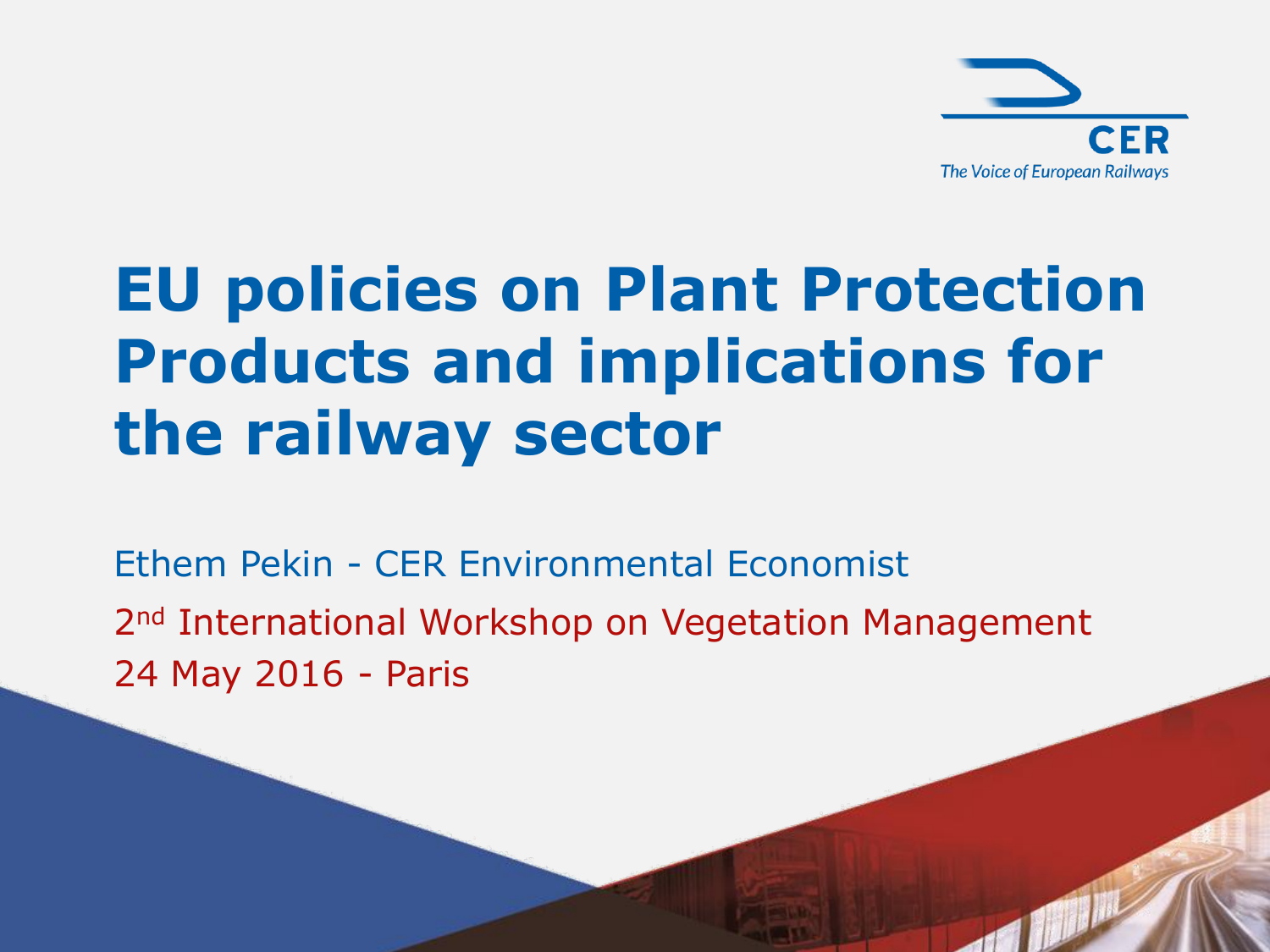

#### **EU Regulatory framework 1**

**Since 2009 the EU has a comprehensive legal framework for achieving a more sustainable use of plant protection products by reducing the risks and impacts of their use on human health and the environment**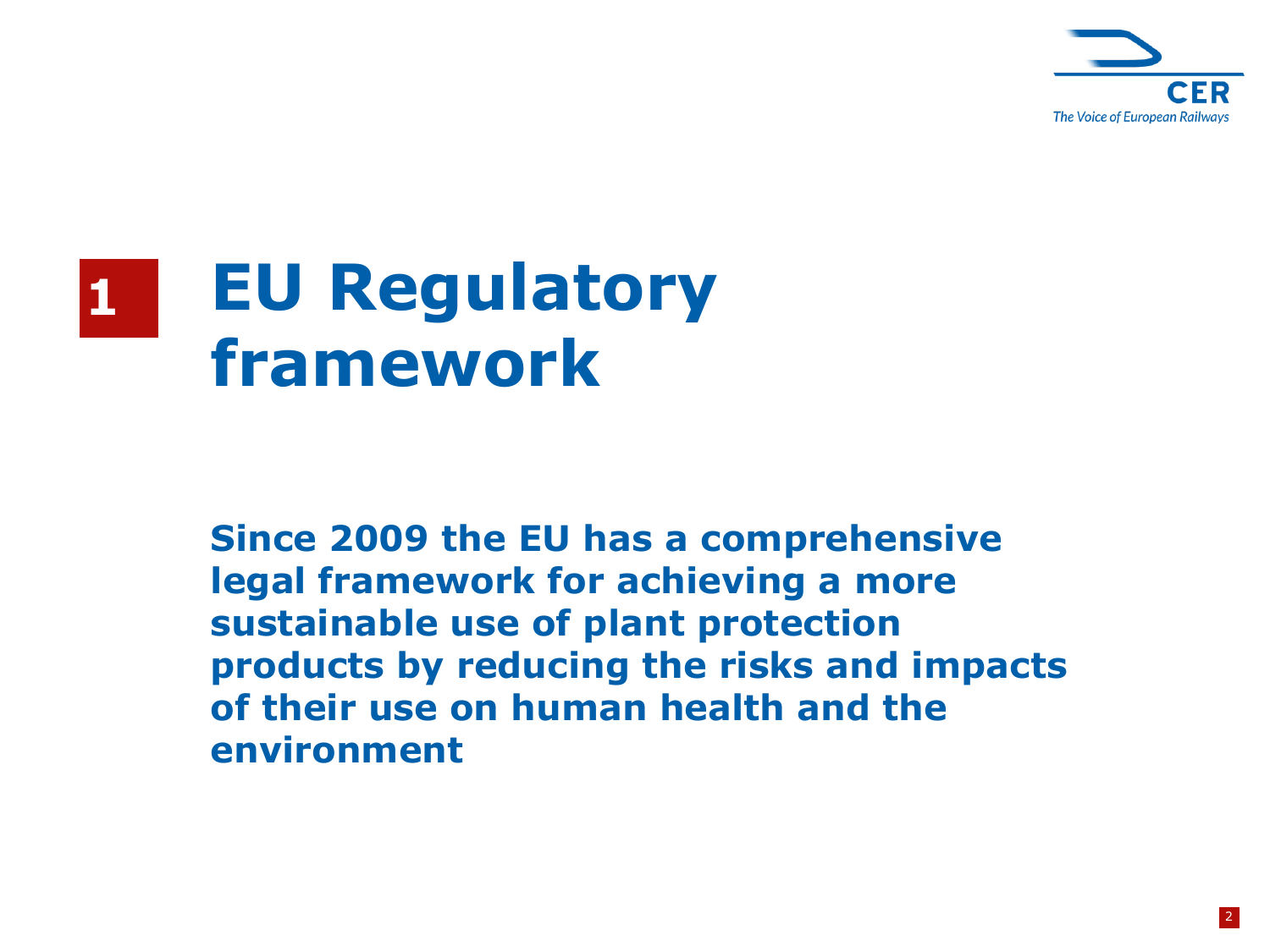

## **Sustainable use of plant protection products (pesticides)**

- **Protecting plants and plant products** against harmful organisms, including weeds
- **Improving agriculture production**
- **2009 legislative framework is composed** of 2 Directives and 2 Regulations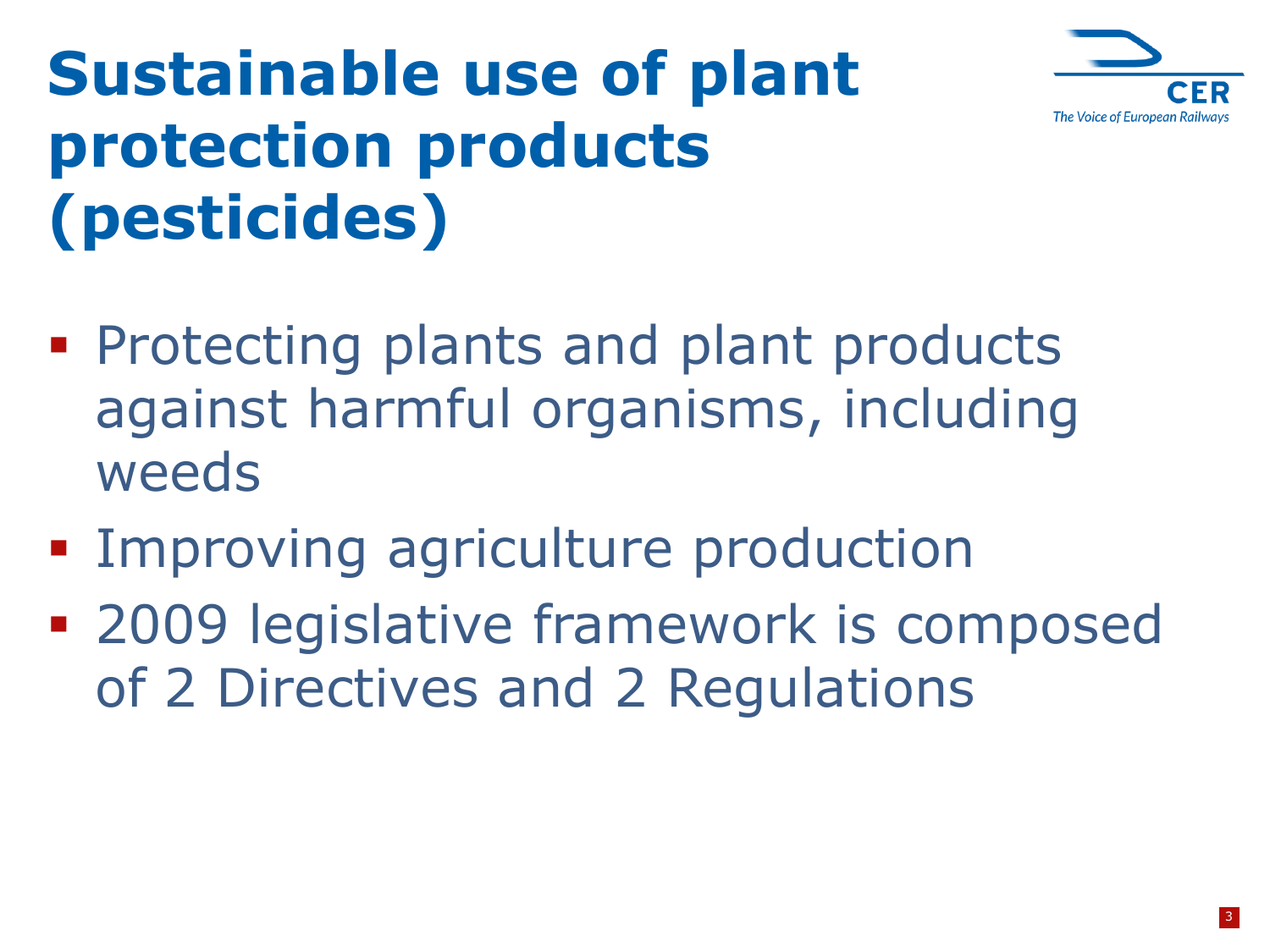### **EU Regulatory framework impacting herbicides**



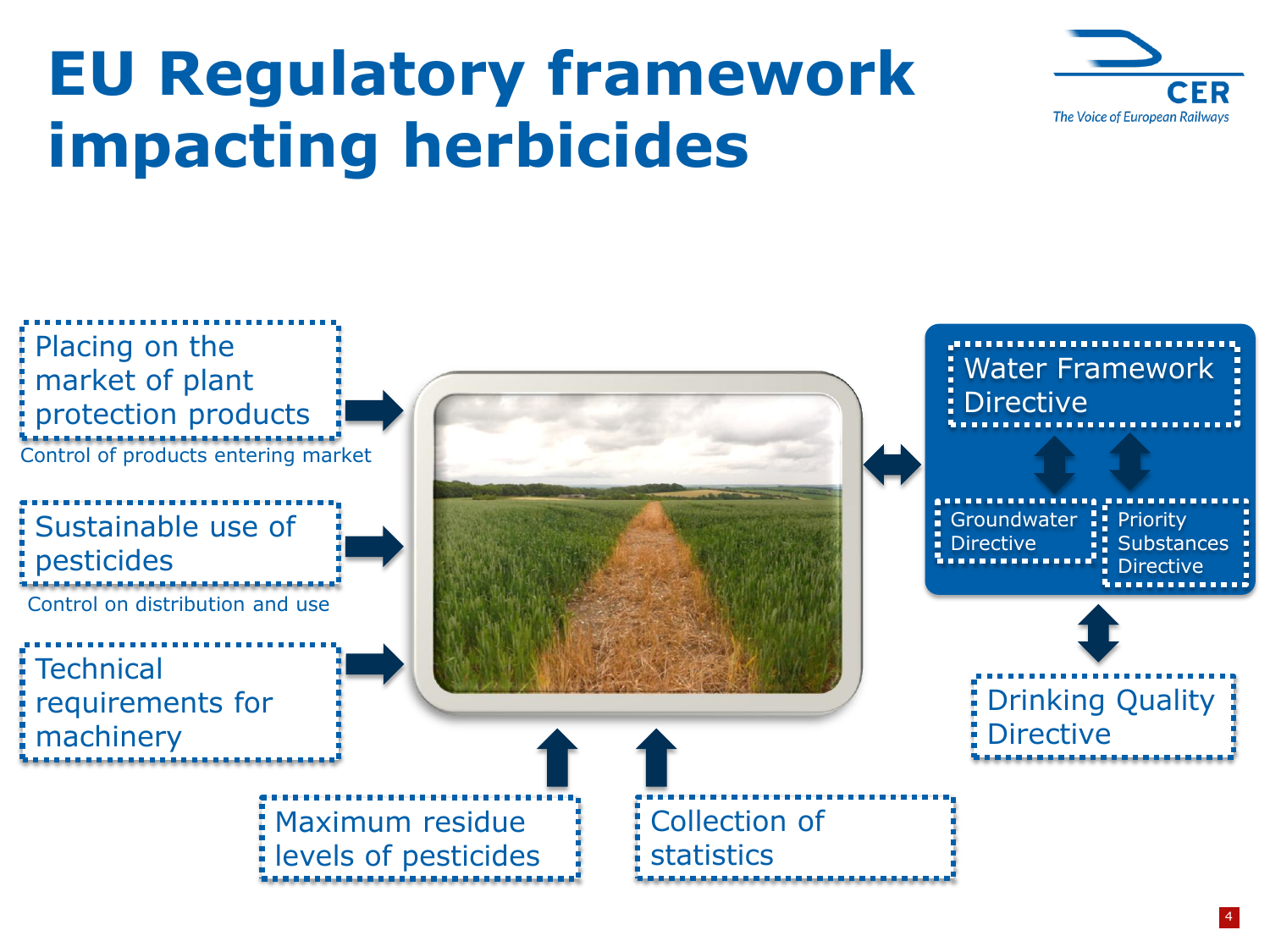

## **Regulation 1107/2009 marketing plant protection products**

- **Stricter approval criteria**
- **Shared responsibility** 
	- **EU** level: approval of active substances
	- **MS+zonal: products**
- **Example 1** Incentives for low-risk, basic substances, minor users
- **Proper use: sustainable use and** integrated pest management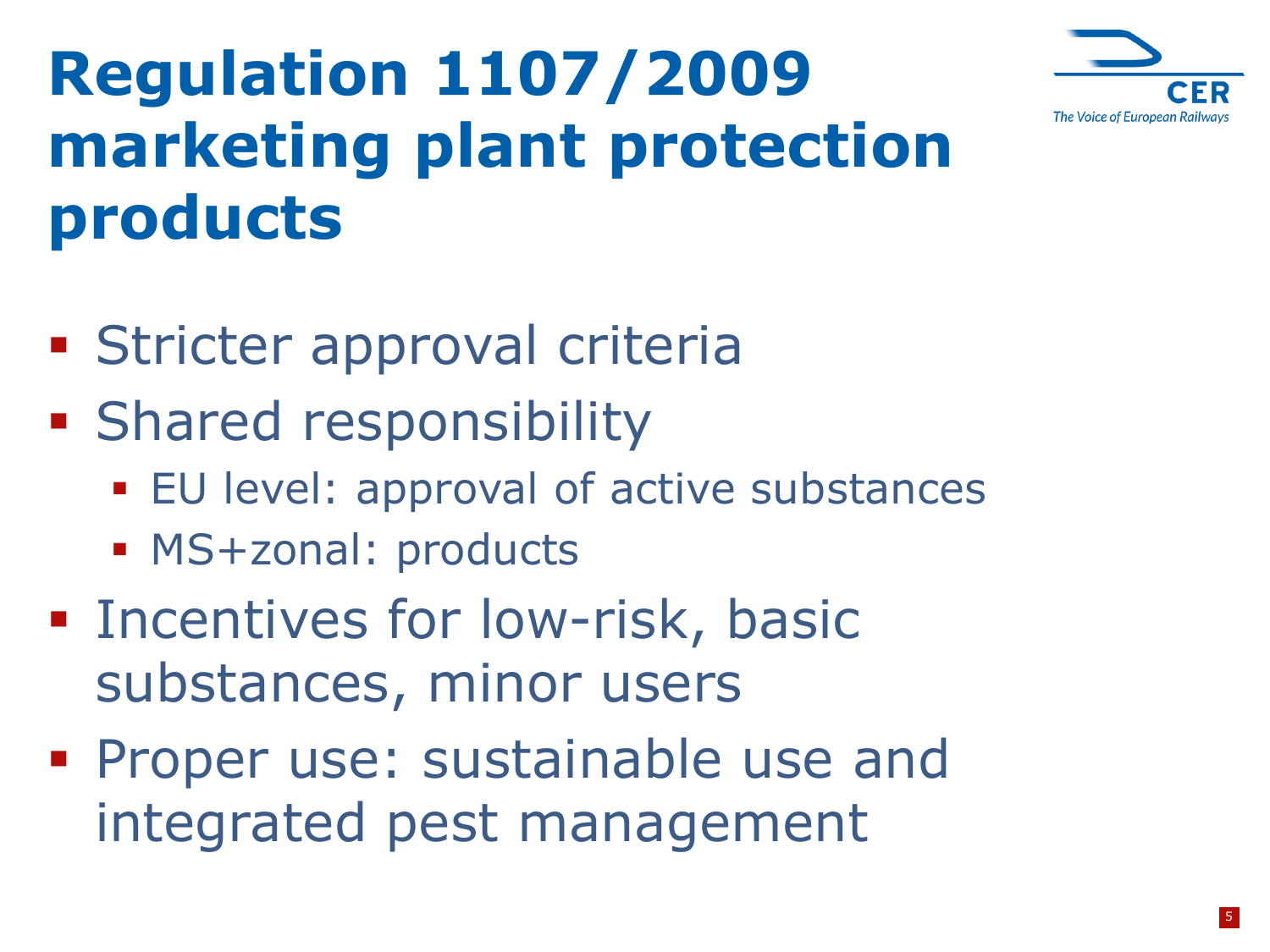

#### **Directive 2009/128/EC Sustainable use of pesticides**

Reducing risks and impacts of the use of pesticides on human health and on the environment

Promoting the use of integrated pest management and the use of alternative techniques

**Training** 

**Sales** 

- Awareness raising
- Equipment
- Aerial spraying
- Aquatic environment
- Protected areas
- Handling, storage, disposal
- IPM

#### NATIONAL ACTION PLANS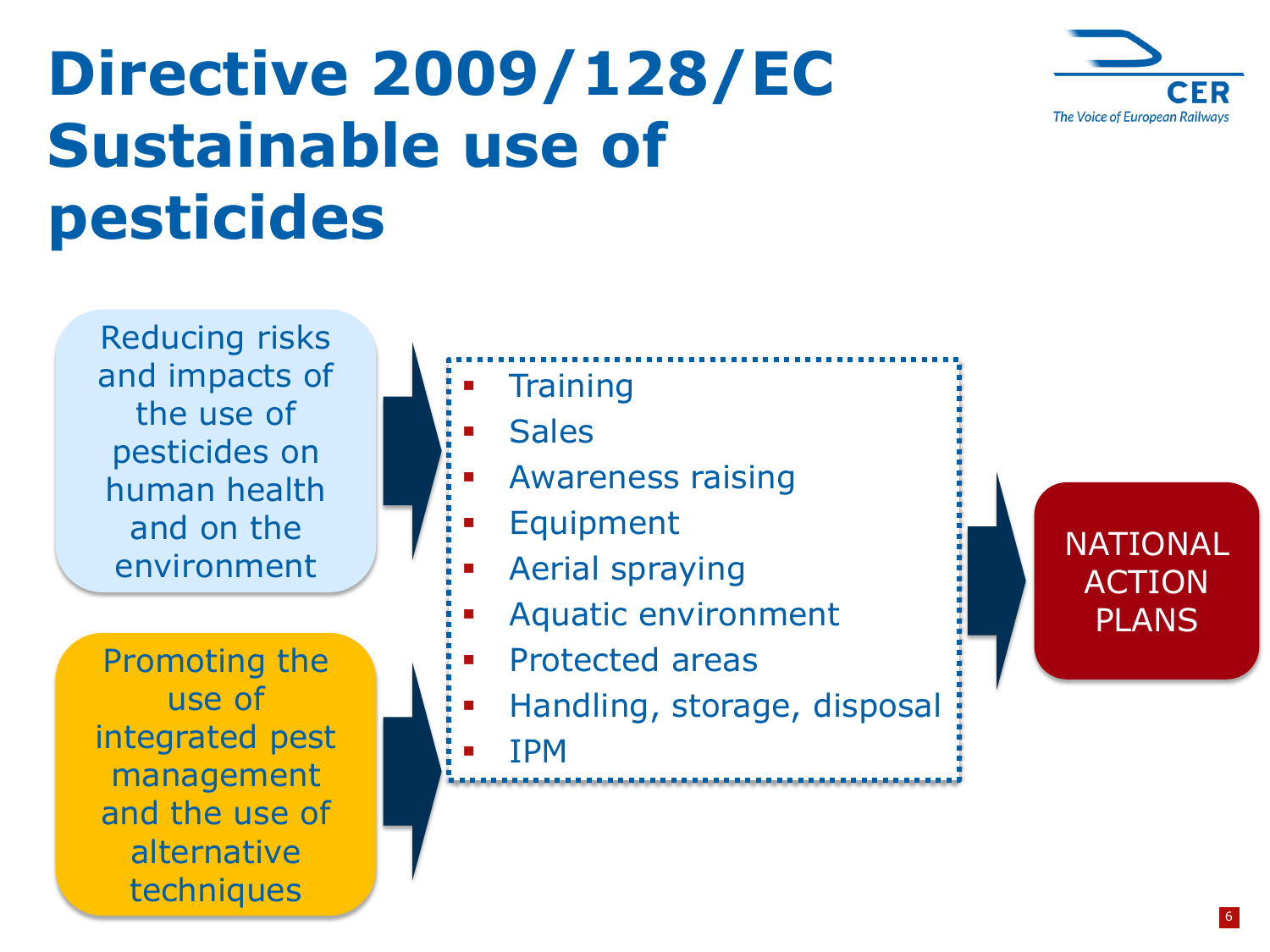#### **Keys steps in active substance renewal**





- Articles 7 to 13 of Regulation (EC) 1107/2009
- Regulation (EU) 1141/2010 and Regulation (EU) 844/2012
- **Process normally takes at least 26 months**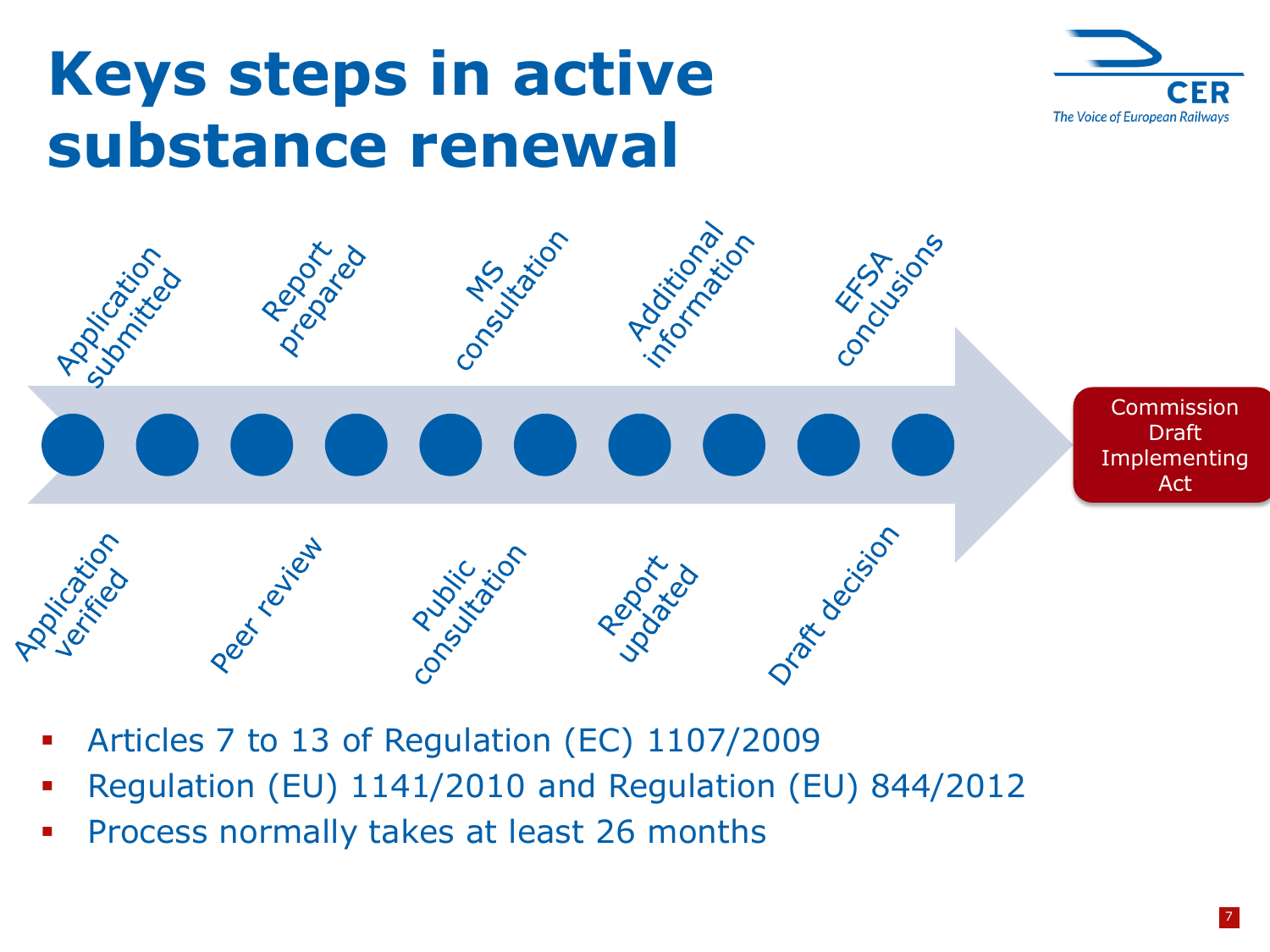## **The approval process**



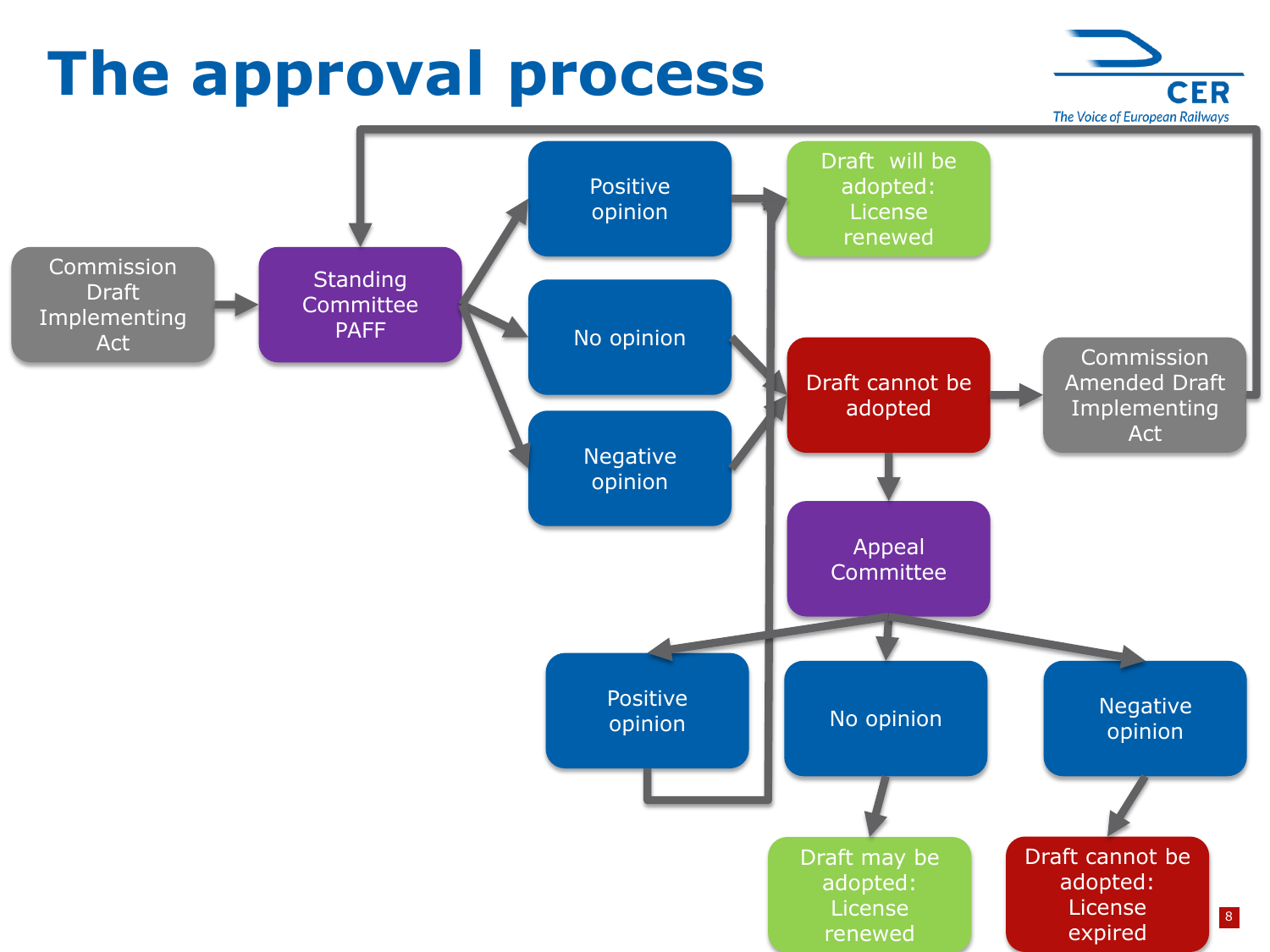## **Glyphosate renewal**



#### **Expiry date: 30 June 2016**

- March 2016: proposal to renew until 2031
- **May 2016: revised proposal to** renew until 2025

No decision 19 May

**MS will still assess or re-assess the** safety of pesticides containing glyphosate sold in their territory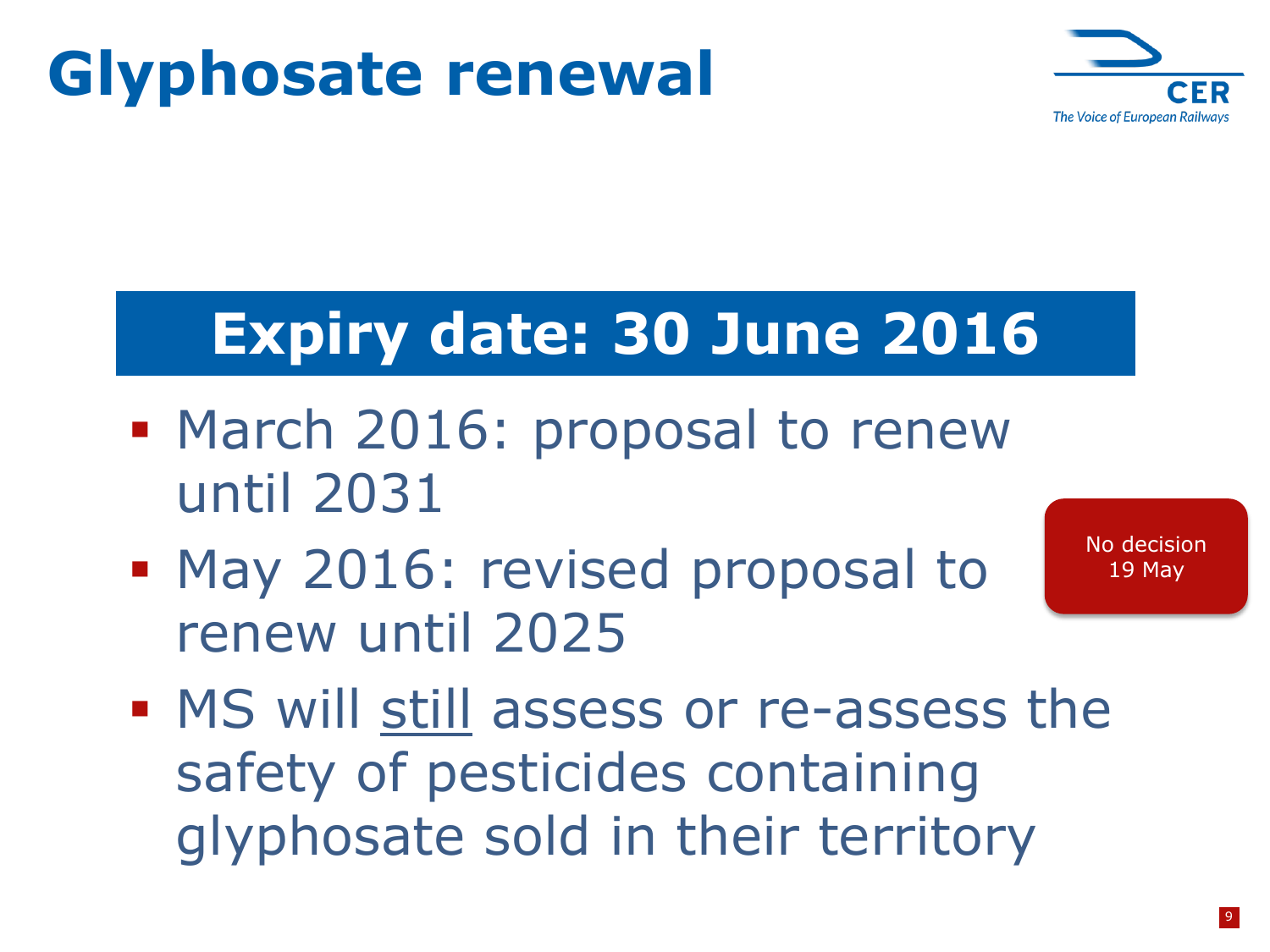

# **2 Railway position**

**Controlled and responsible usage of herbicides in the railway sector under full application of the existing legal framework and control of competent authorities for environmental protection**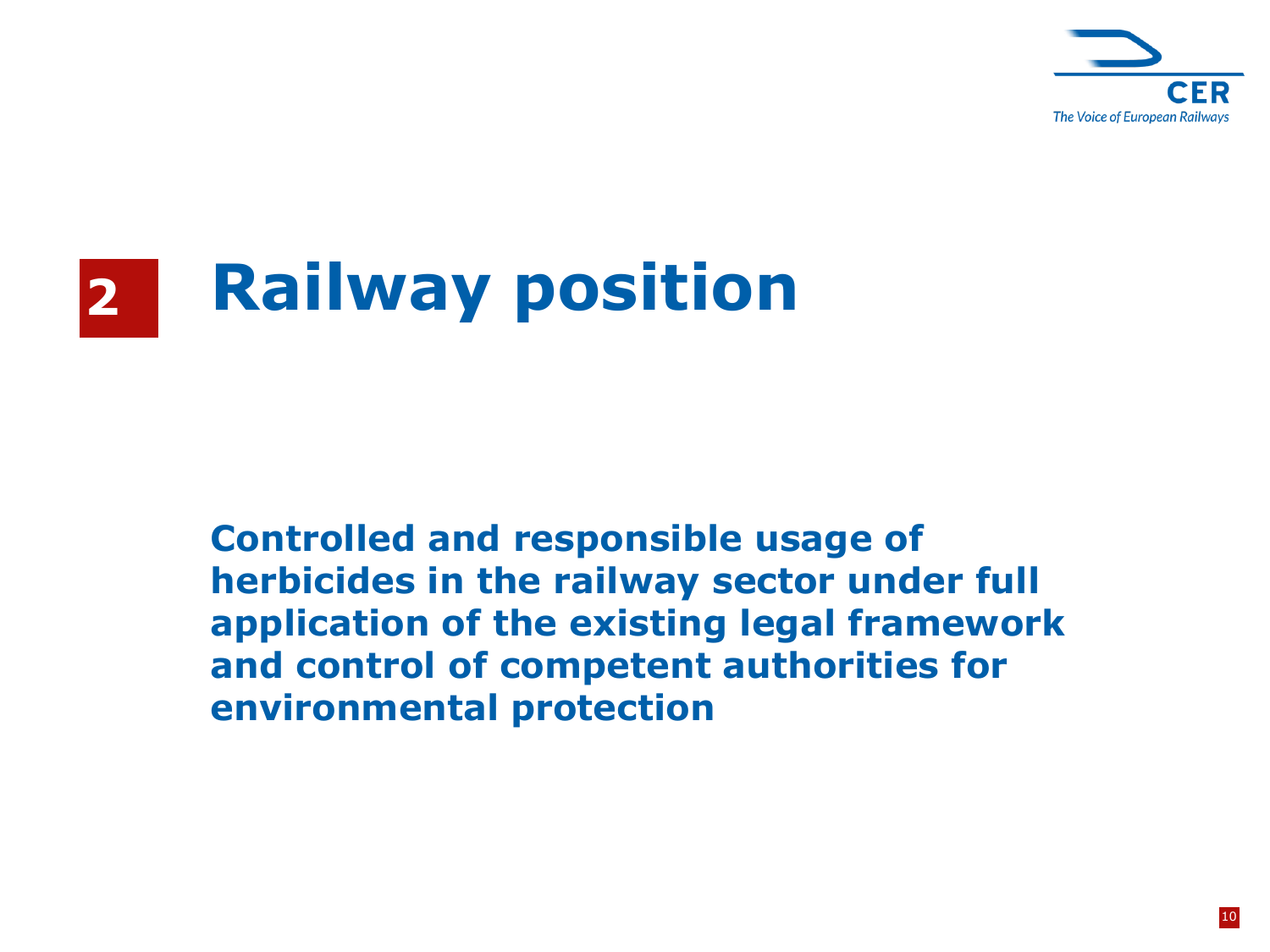

## **Herbicides use to keep railway track area plant free**

- **Ensure stability of the ballast bed;**
- **EXECT** Keep free view on signals;
- **Prevent fire due to dry weed;**
- **Ensure ability to inspection;**
- Ensure safety at track maintenance;
- **Ensure visibility of train drivers;**
- **Ensure functioning of train detection track circuits**
- Guarantee a safe start and brake of trains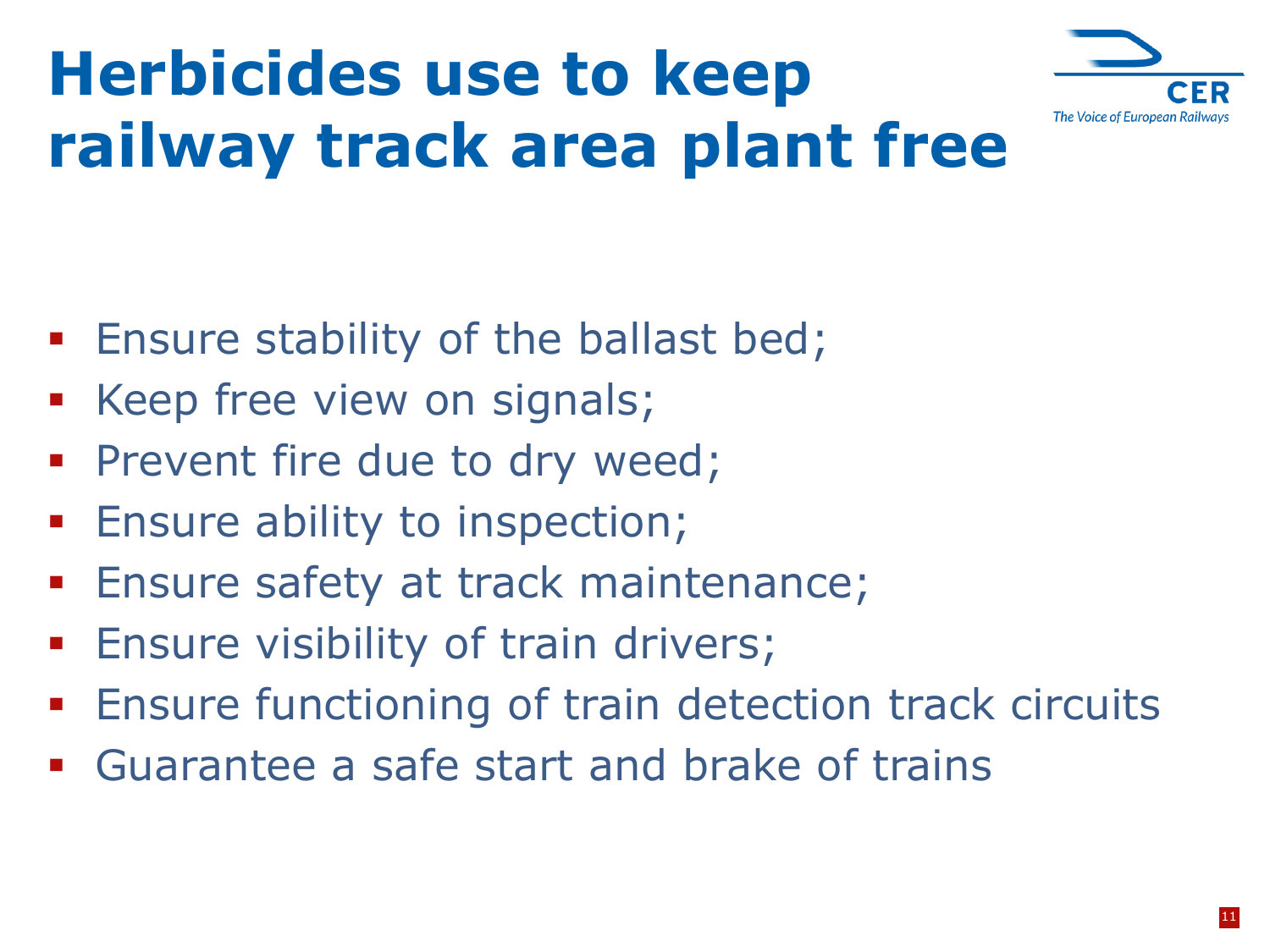

### **Vegetation control methods no viable alternative to herbicides**

- **Thermal methods** 
	- **Slow speed**
	- **Fire risks**
	- **Carbon-intensive**
- **Mechanical techniques** 
	- **Slow speed**
	- **Not efficient**
- **Manual methods** 
	- **Dangerous operation**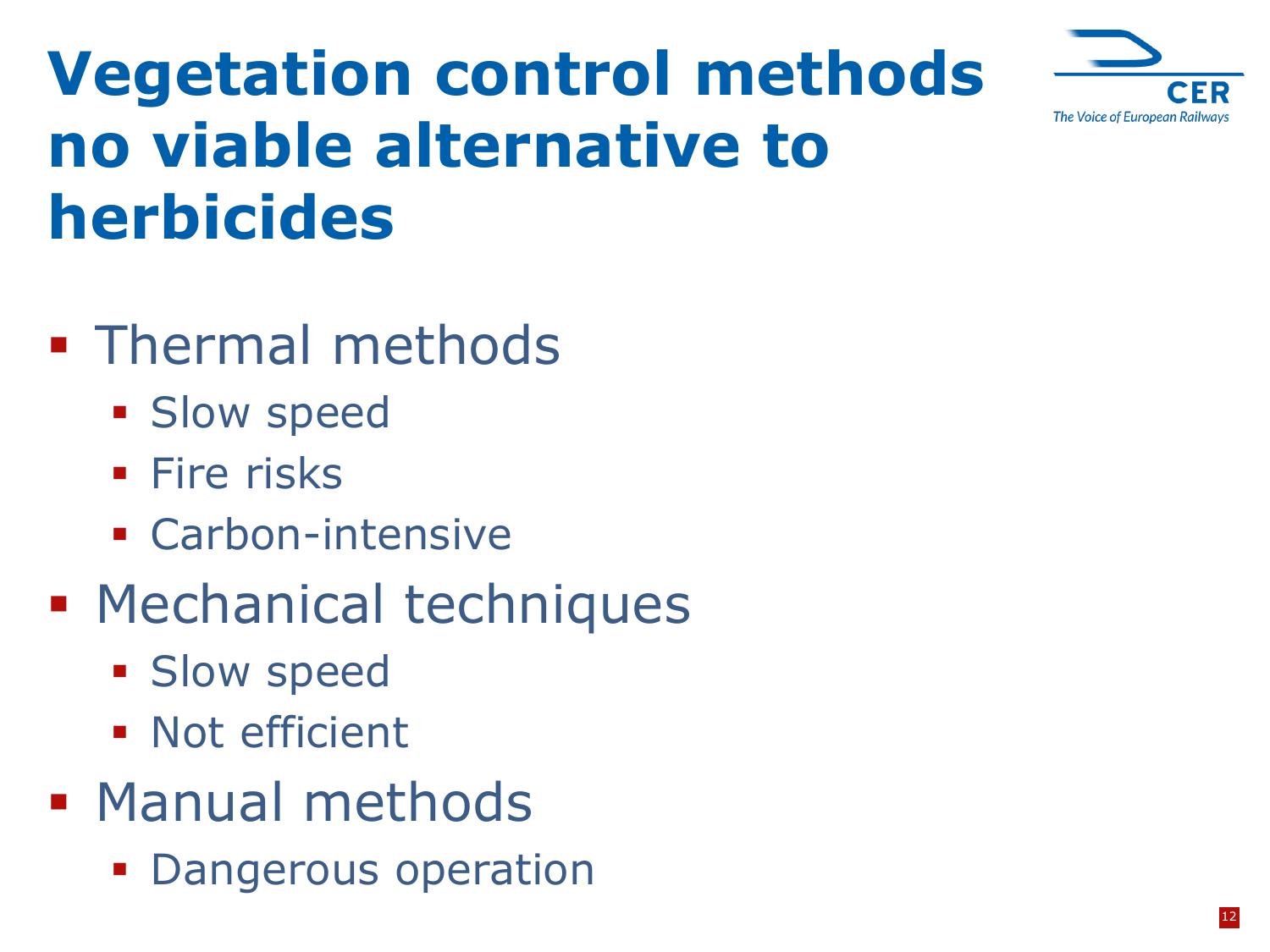## **A responsible approach to the use of herbicides**



- Use herbicides only where they are necessary and aim for minimized use
- **Need control strategies**
- **E** Automated weed detection
- **Analysis of weed occurrence**
- **Protect workers and the public**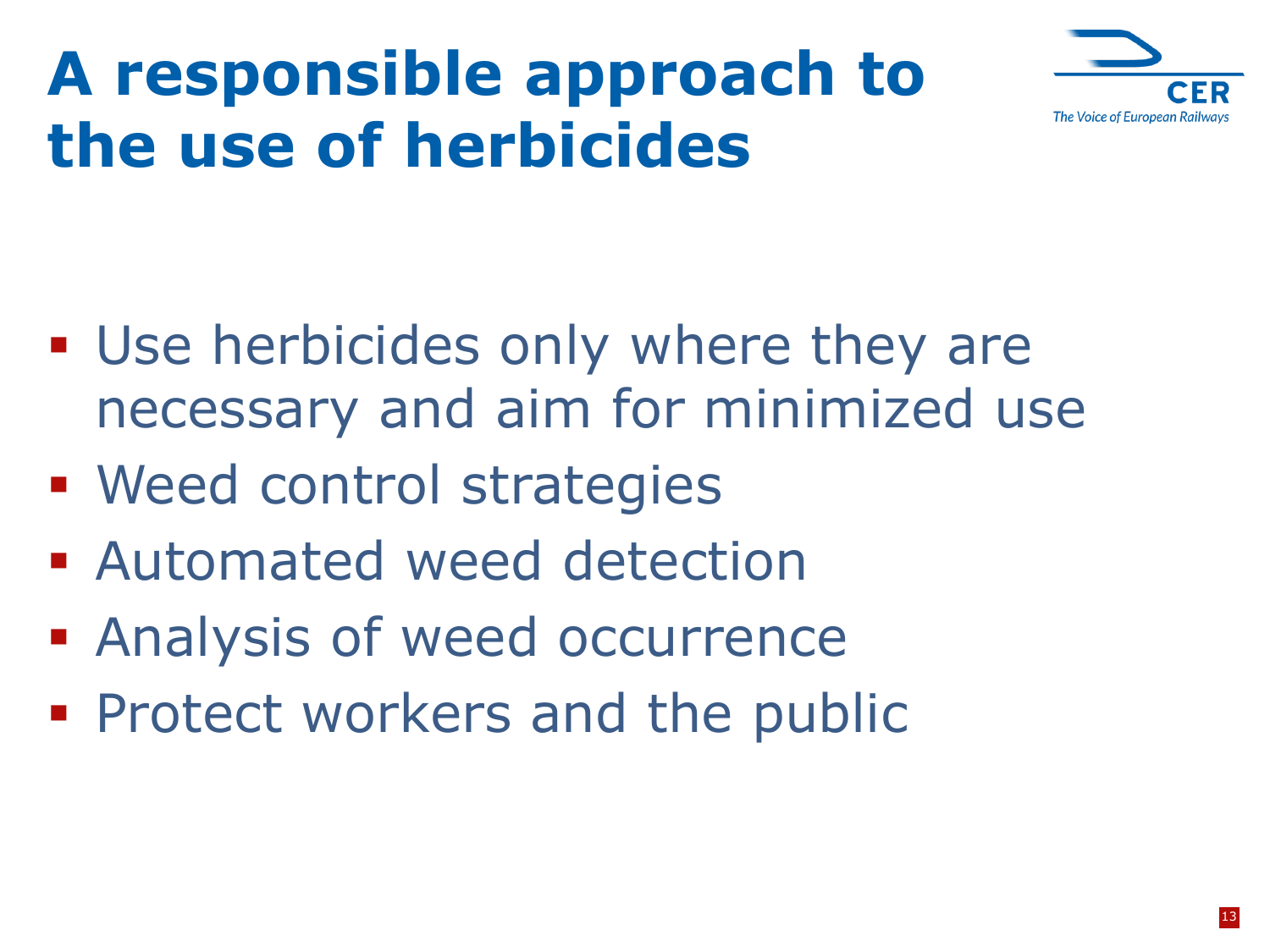## **Railway position**



- Full prohibition of any kind of usage of herbicides along any kind of railway infrastructure is not feasible
- **Uncontrolled weed will lead to** 
	- **Potential railway traffic safety issues**
	- **Reduction of life expectancy of rail infrastructure**
- **Exall for a controlled and responsible** usage of glyphosate in the railway sector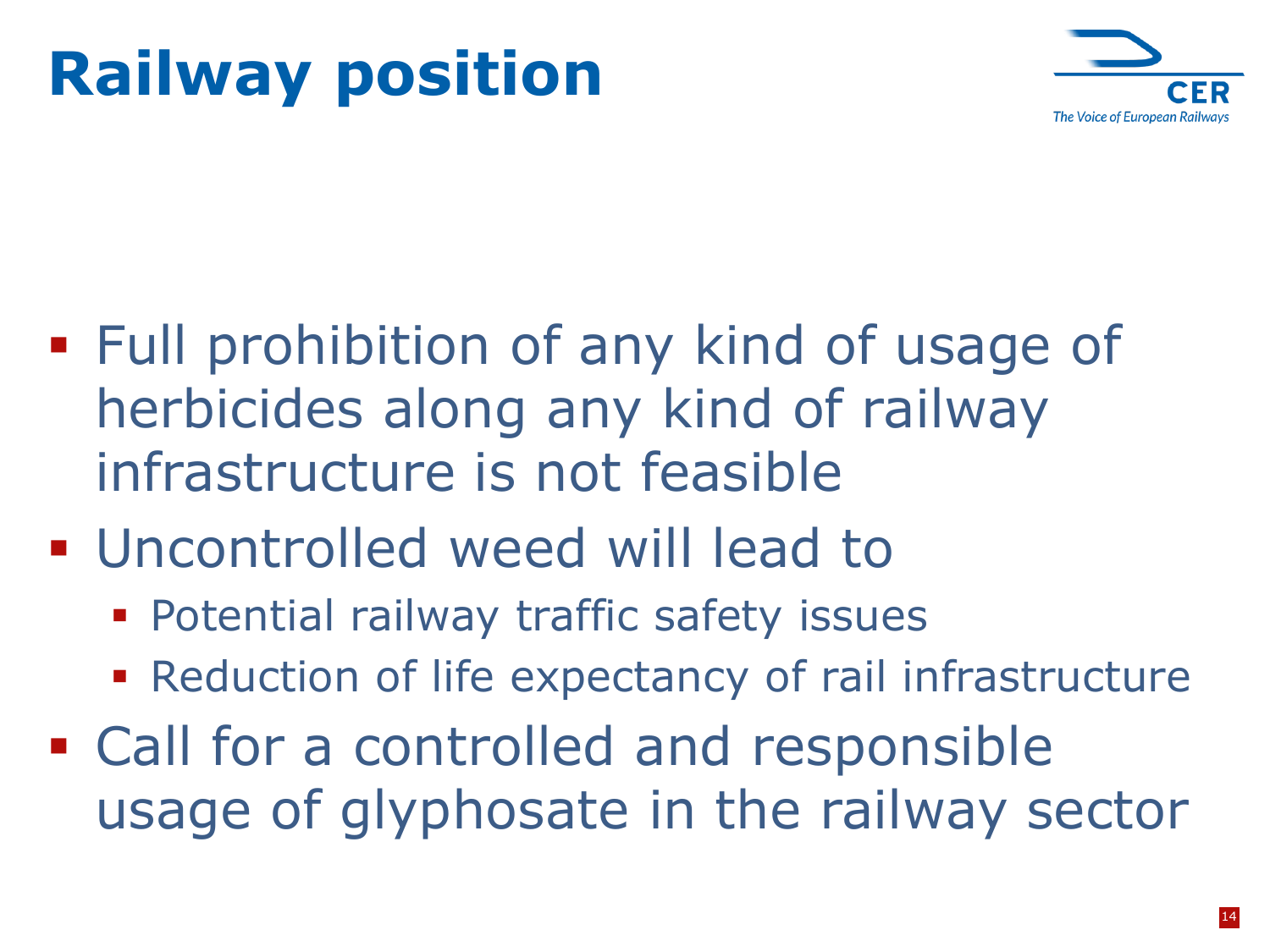

- **Glyphosate is widely used in the** agricultural sector
- Rail represents less than 0.5% of the EU market of glyphosate
- **Railways depend on glyphosate in their** weed management
- **If there is a ban at the EU level, exemption** for the railway sector is required